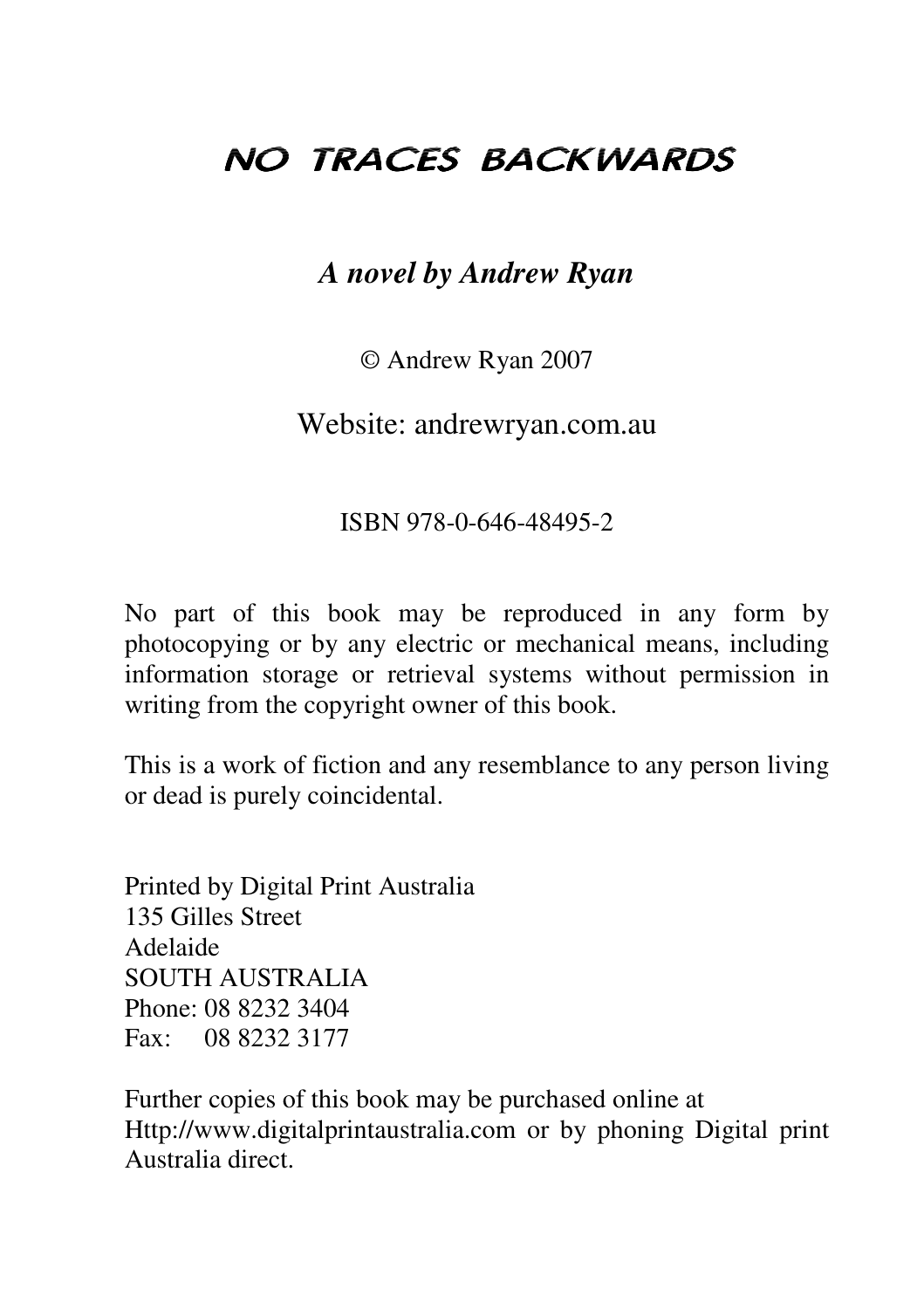Other books by Andrew Ryan

*THE AMATI TRILOGY*

*Of Chance and Coincidence Cross the Sea and Change the Sky In the Spirit of the Swan (to be released in 2008)*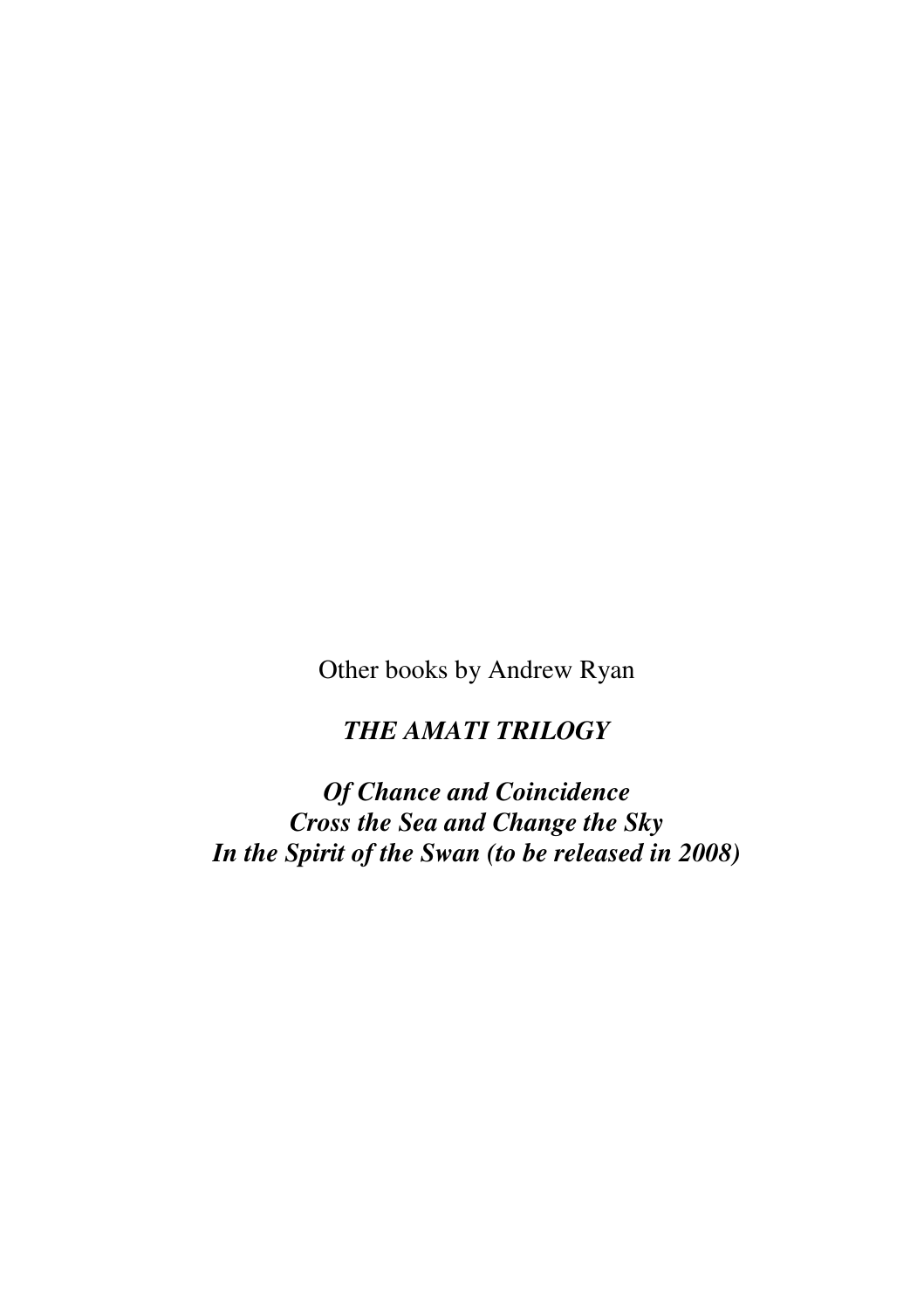*For my daughter Elise*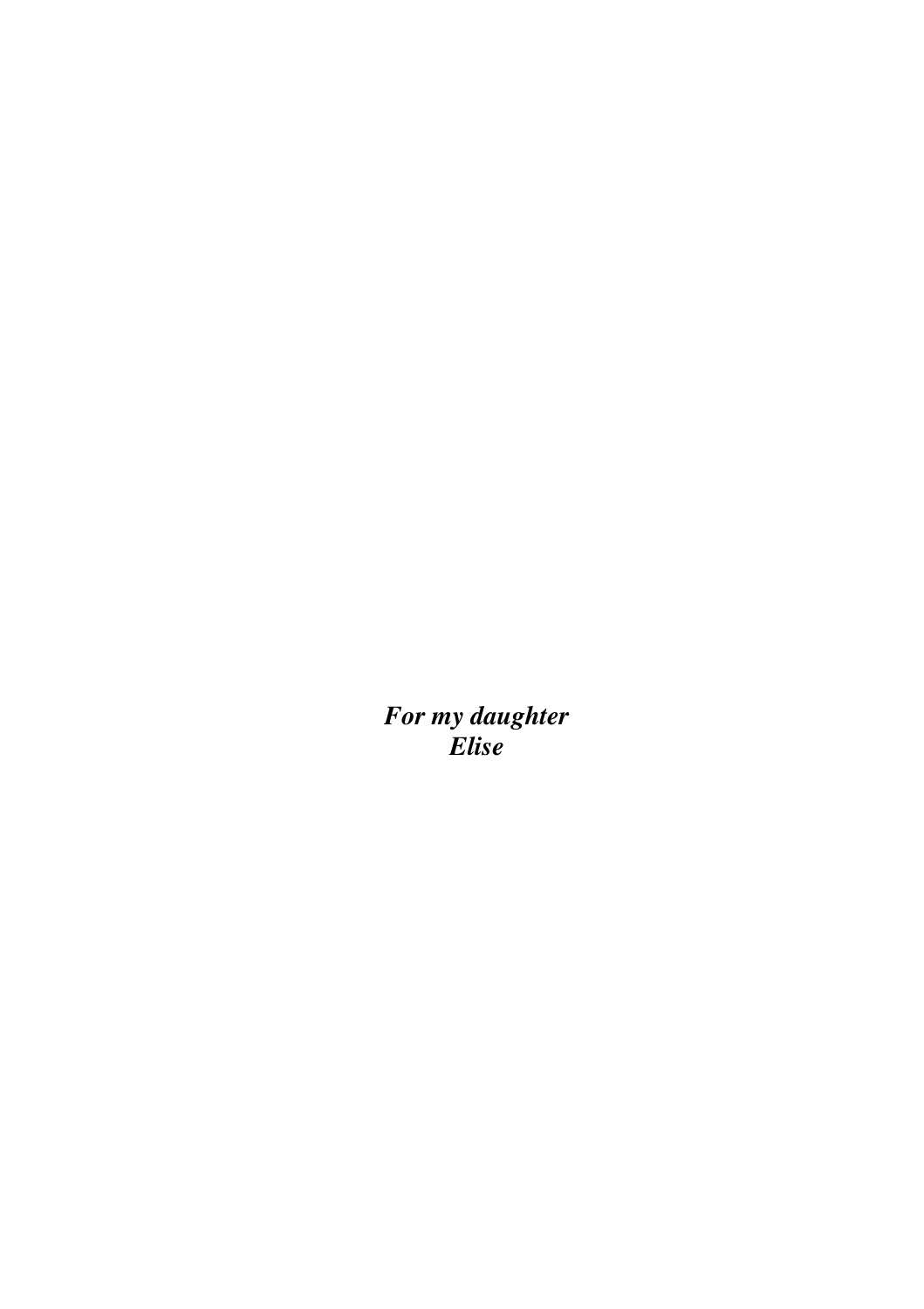### *THANKS*

*To Jan for her unflagging support and patience during the process of reviewing and editing this book.*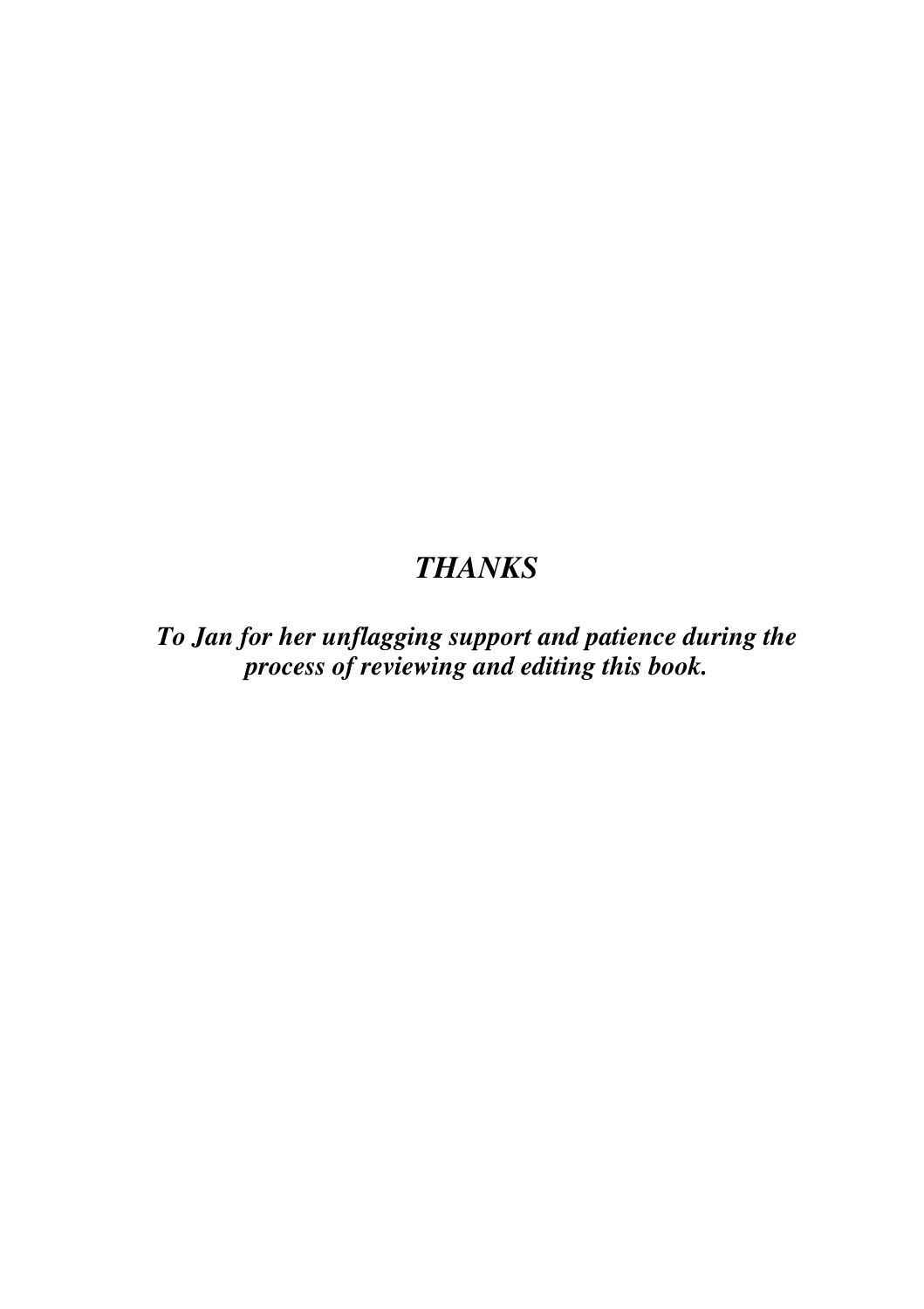# PROLOGUE

# *1964*

"Hello, Lauren speaking."

"Good morning, my name is Neil and I'm calling you …"

"This is not a survey is it, because if it is I really don't have the time right now?"

"No it's not," he positively replied. "I am endeavouring to locate a missing relative and from the research I have done I am hoping you may be able to help me."

"Oh goodness, ok, what is the person's name?"

"Walter Bransby. Do you know a person of that name?"

"No…yes…"I'm sorry, my father's name was Walter Bransby but he passed away many years ago so I am afraid I can't help you."

"I don't wish to be intrusive but am I speaking to Lauren Bransby?"

" $Y_{ex}$ "

"May I ask if you were born in Western Australia?"

"Look here, where are you getting this information from and what is the real nature of your call?"

"I'm calling from Western Australia so please don't hang up on me ma'am," he implored. "I sighted your name in the electoral roll and to tell you honestly you are my last hope of trying to put the pieces together."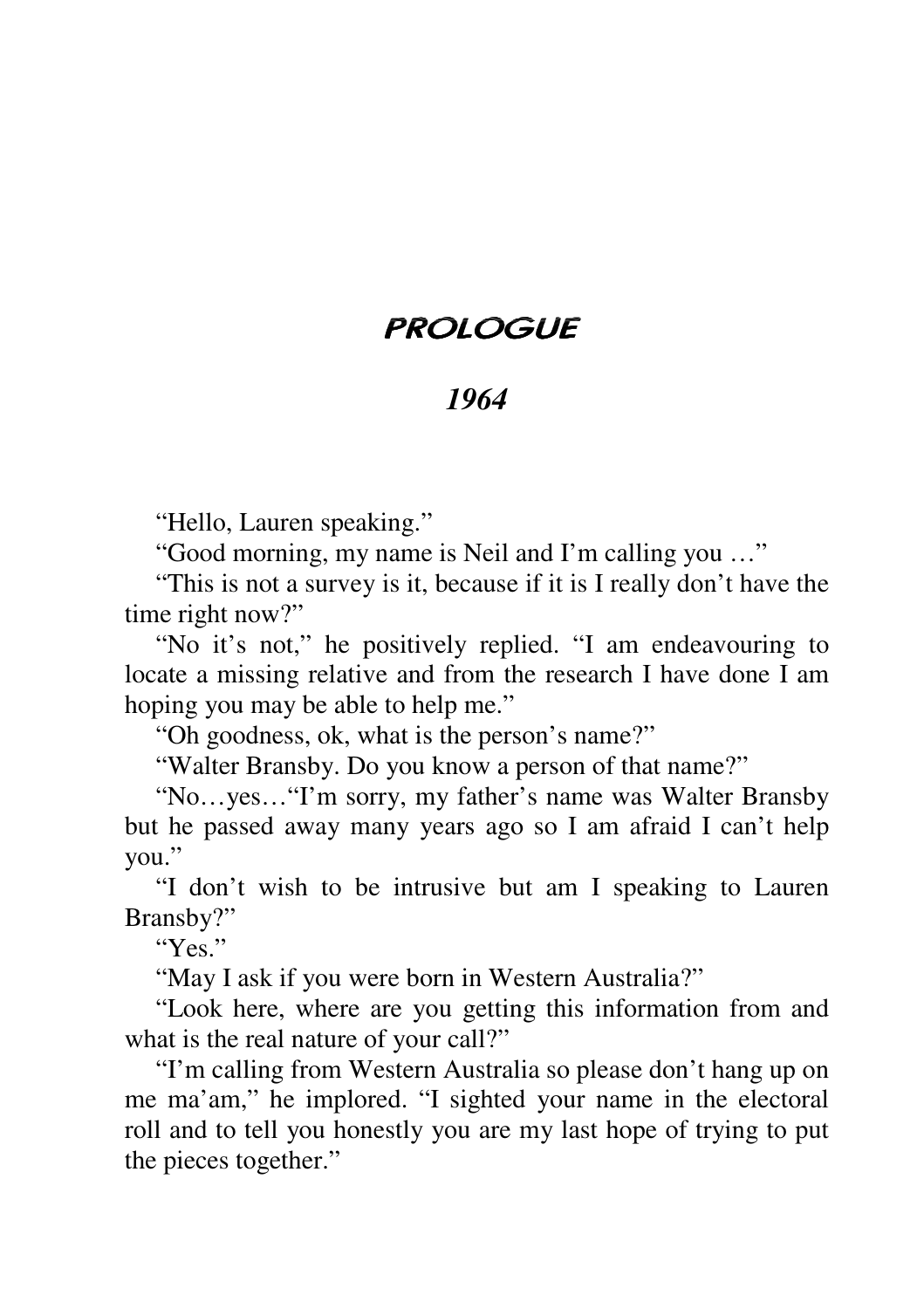"I really can't see how I can be of any help. Besides you've caught me at a bad time as I was about to walk out the door."

"Please, it will only take a few seconds. I'm endeavouring to put an elderly man's life back together before he; well I guess you know what I mean."

"I don't know what that has to do with me. Besides, how did you get my phone number?"

"Would you mind if I explain in a letter?"

"If you wish, but as I say I can't see how I can be of any help. I'm sorry I must go as I'm already late visiting my mother in the nursing home."

"Thank you ma'am I will do that and thank you for your time, good day."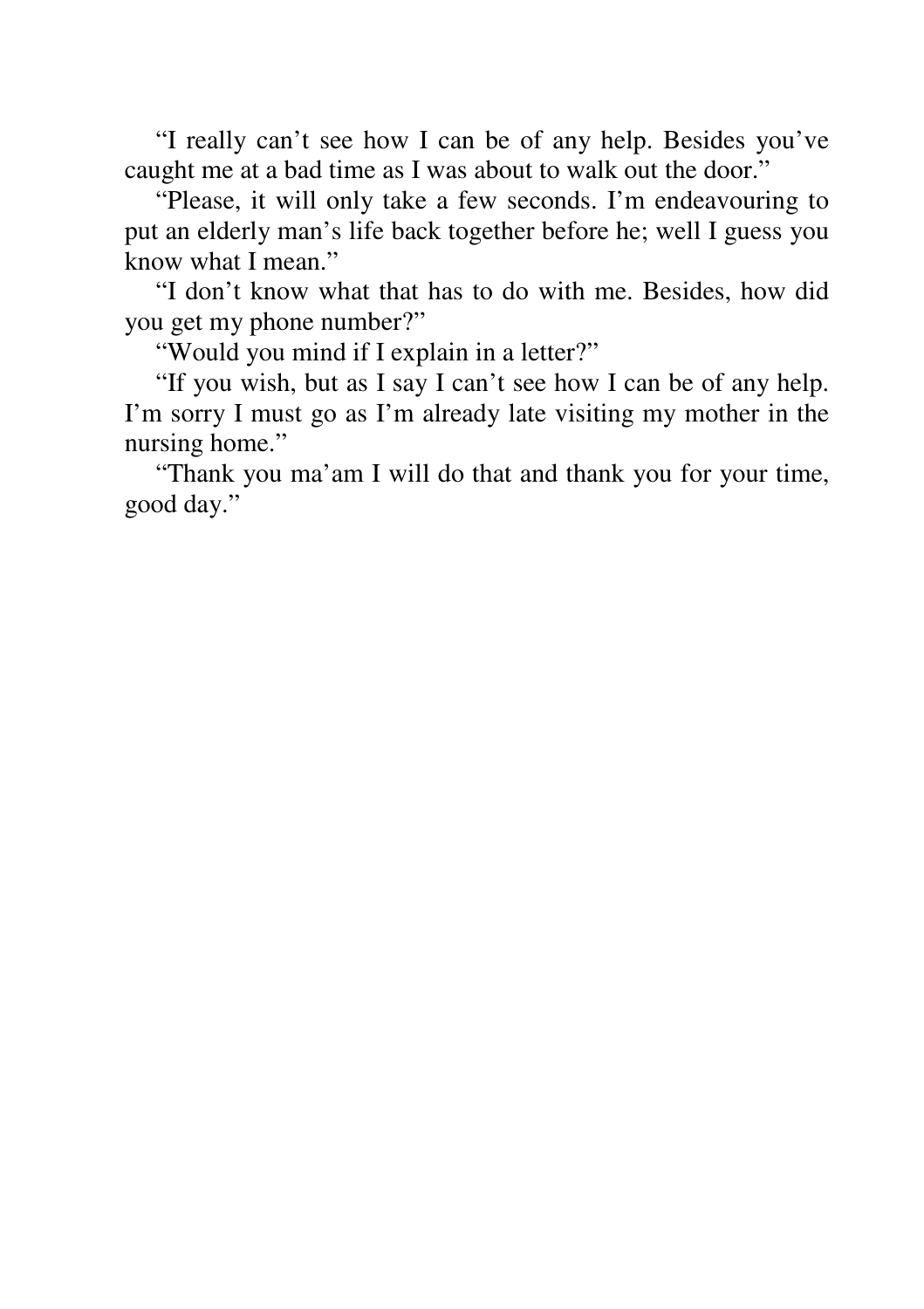#### CHAPTER ONE

## *Perth Western Australia Circa the 1930's great depression*

From the window of his cramped bed-sitter flat, Walter Bransby checked his watch for the umpteenth time wondering what excuse the postman would elect to explain why the delivery of the King's mail seemed to get later with each passing day. Was the chap purposely taking his time to spite him, singling him out simply because he had had the nerve to gripe about the delays? This day however he made up his mind not to raise the issue as it would not make any difference to the postie if his application for the engineer's job in the country was successful or not.

Forcing his head and shoulders through the open window he scanned the length of the street. 'Was that a whistle?' his senses alerted him. Clasping the sill he competed for a better view, his ears aspiring for confirmation of the sounds he had been waiting for all day.

In his haste to meet the postie he had forgotten about his tall body and his head collided with the sash. "Ah shit!" he snarled, rubbing the back of his head striding down the stairs.

"Gawd, you ain't half keen," said the postie, dismounting his bicycle.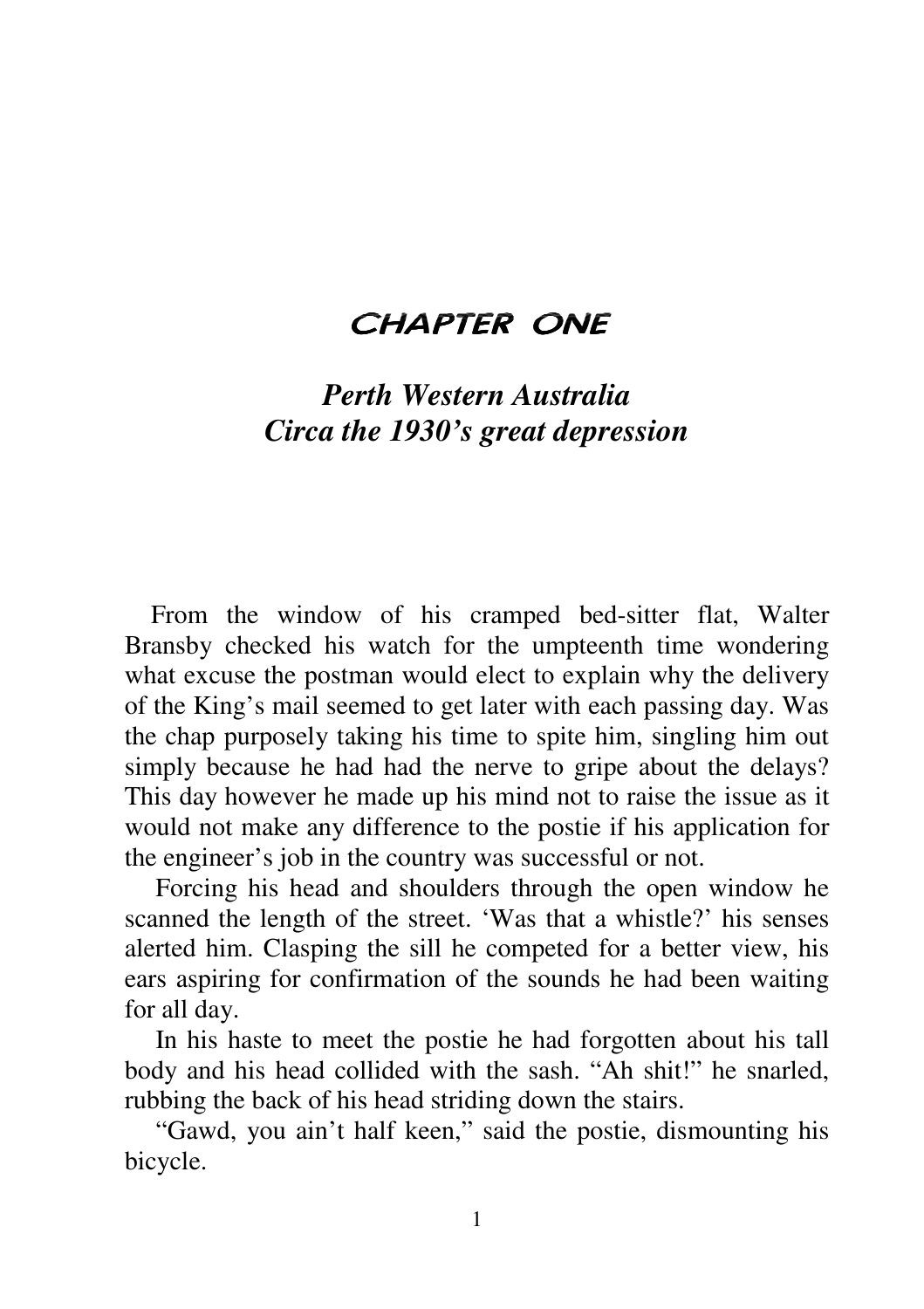"I've been waiting a whole bloody week for a letter so I hope you've got it today," said Walter, cursing the graze on his head.

"You're out of luck again today mate, but your no orphan; seems to me there's hardly a person on my round who isn't waiting for a letter of sorts these days."

"That so," replied Walter. "Then I guess I should apologise for being curt with you the other day."

"Think nothing of it, it's part of the job, though it never used to be as bad as it is, it's all this talk of a depression I reckon."

"We're too far away from America to worry us Aussies," Walter responded.

"Well I hope you're right mate," said the postie, mounting his bike. "The Labor Party reckons they're on the right track; I hope so anyway 'cos I've got a wife and two kids to support. Well I'd better get on me way; may be you'll get your letter tomorra," he called, cycling away.

"Yeah, I hope so," Walter mumbled.

Returning to his flat he paused to reflect what he had said to the postie regarding Australia's isolation from America. Did he really believe what he said or had he simply repeated what his neighbours were saying of late. 'Poor beggars, what hope do they have of keeping their jobs, or for that matter finding one should the situation get any worse,' he muttered mounting the stairs.

A man so attached to the soil, Walter held only a mild interest in politics, preferring instead to take a wait and see attitude each time the major parties proffered their solution to the rising unemployment. Would the situation get any worse than it is? He hoped not, though he had to admit the present economic climate appeared to be slipping into a ravine so deep it appeared that not one political party knew the way out.

Having attained his degree in civil engineering he felt reasonably assured his qualifications gave him an advantage over the poor hopeless souls wandering the streets for work.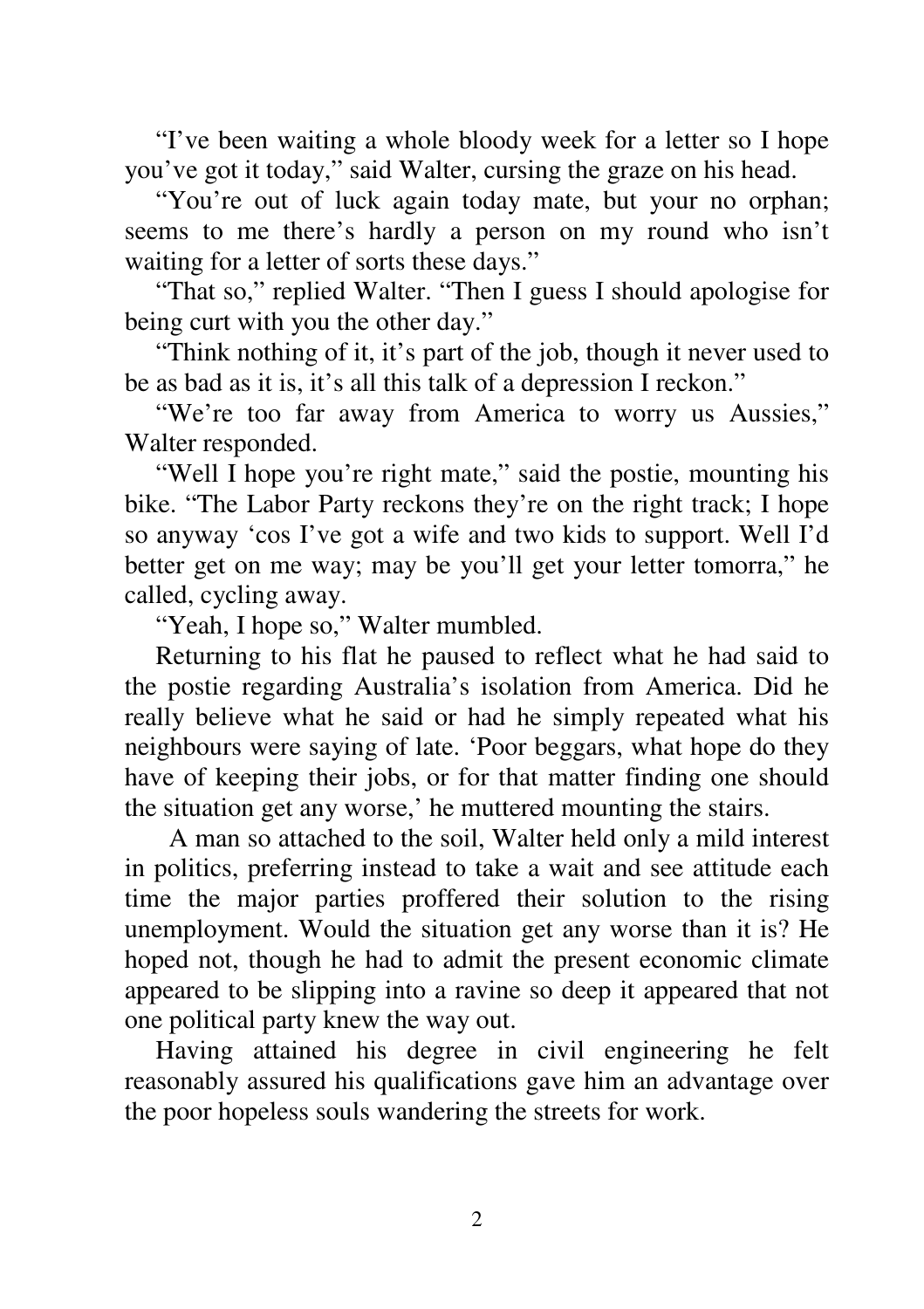With the talk of a depression on everyone's lips he looked forward to breaking free from his one room flat where only weeks ago found him swatting for his final exams, let alone waiting for news if his application for the job in the bush was successful.

'The Bush,' how often did it annoy him each time he overheard a city slicker denigrate the pioneering men and women who abandoned the comforts of urban life to clear the virgin bush.

Plod hoppers, Cockies and other disparaging expressions that belied their determination to make a new life in the untamed country. Praiseworthy individuals who took on the task of creating new settlements in order to supply the bourgeoning need for primary producers.

Aware how the open spaces influenced his outlook he deeply appreciated his deceased parents for having laboured so hard to grant him a first-rate education, and though he regretted having sold the farm to finance his degree he determined to repay their efforts by habitually swatting his way through a mountain of technical books to ensure he pass his final exams, for if he did not the exorbitant price would have been too unbearable to stomach.

Opening the window to await the sound of the postie's whistle had become a daily habit, and remembering his altercation with the sash he determined to play safe when looking down at what was happening below.

A group of barefooted boys had gathered around the iceman's horse and cart, bickering over the left over slivers of ice from a full block the iceman had picked away for a customer whom Walter assumed could only afford half. But it was the tiny lad that had darted onto the street carrying a converted kerosene tin in the form of a bucket that aroused his interest the most.

Crouched near the side of the road, eager small hands clutching a spade gallantly swooped on a pile of fresh horse manure, the expression on the lad's face affirming his bounteous good fortune.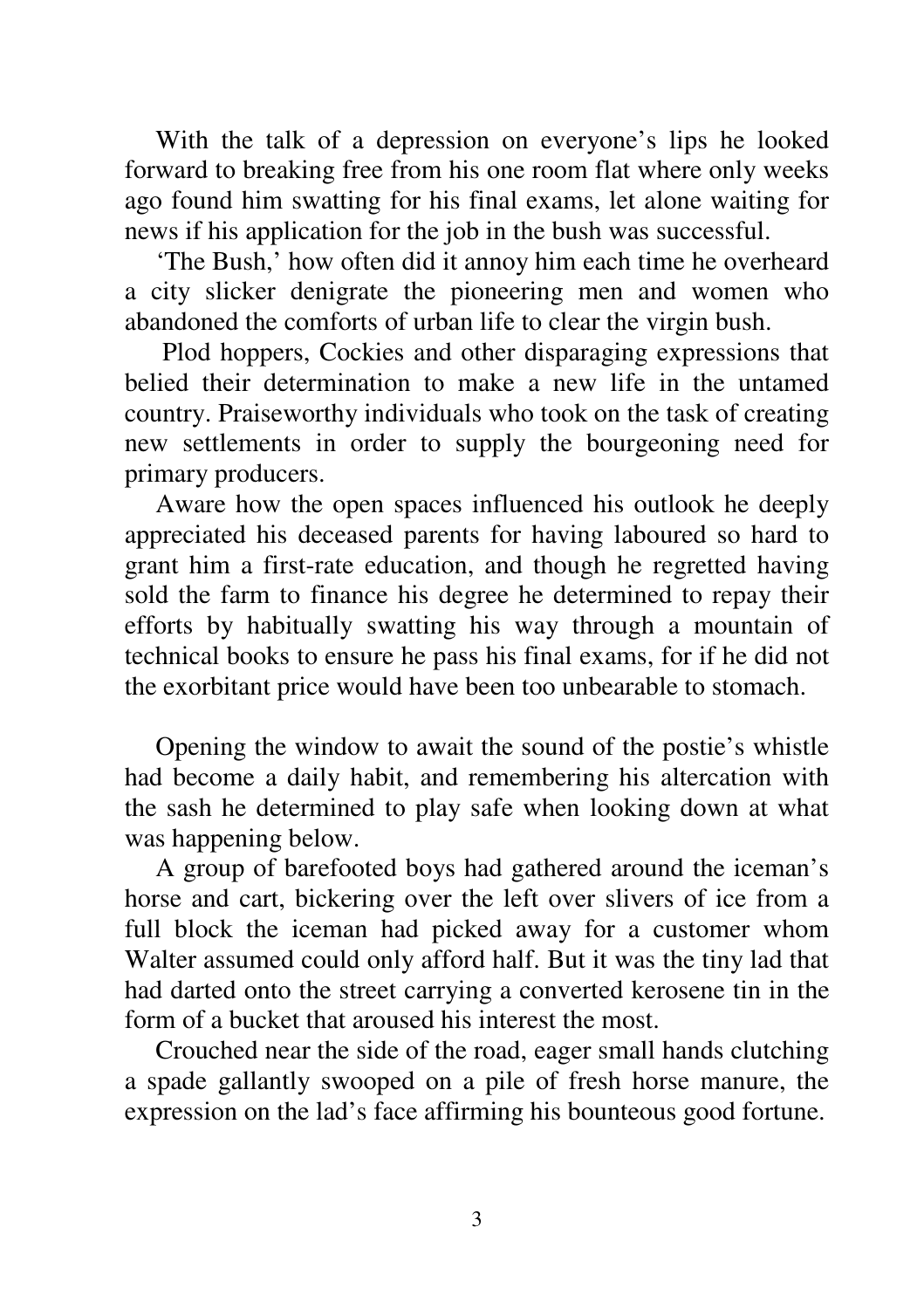From somewhere down the street the postman's whistle caught Walter's attention again. 'It better be here to day or else,' he growled, dashing down the stairs without giving a second thought what he meant by 'or else.'

"No luck today mate, maybe tomorra," the postie dolefully declared.

"Damn, damn bloody damn," Walter cursed. "It's now two weeks and they promised me I would hear from them in a week." He knew of course the postie wouldn't have a clue why the letter was so important; his angst was such that he was beyond caring.

"Well as I said, maybe tomorra," the postie repeated.

"Yeah, well I bloody well hope so."

Returning to his flat, Walter pondered what Helen might have to say when he told her he was still in a state of indecision. It wasn't difficult to imagine her reaction, for he could see her now with her head crooked to one side, peering at him through narrowed eyes, her lips tight and misgiving whenever he was the focus of her displeasure. Why she should contort her pretty face that way remained a mystery as it belied everything he felt for her.

Their disparate natures became more apparent to him only a few days ago when she presented him with the ultimatum, that if he accepted the job in the country he would leave her with no option than to end their relationship. Expressly pointing out to him that she was not about to give up her career as principal buyer for the City's largest department store simply to follow him for a life in the bush.

Her ultimatum disturbed him immensely, leaving him to wonder if she considered their lovemaking a passing fad. Then in all fairness he began questioning his motives in the whole affair.

Eager for a plausible explanation he wondered if he had been bull-headed about his decision to leave the city for the bush, or perhaps had unconsciously allowed it to overrule everything he felt for her; that he had lulled himself into believing that given time, their affection for each other would find a solution that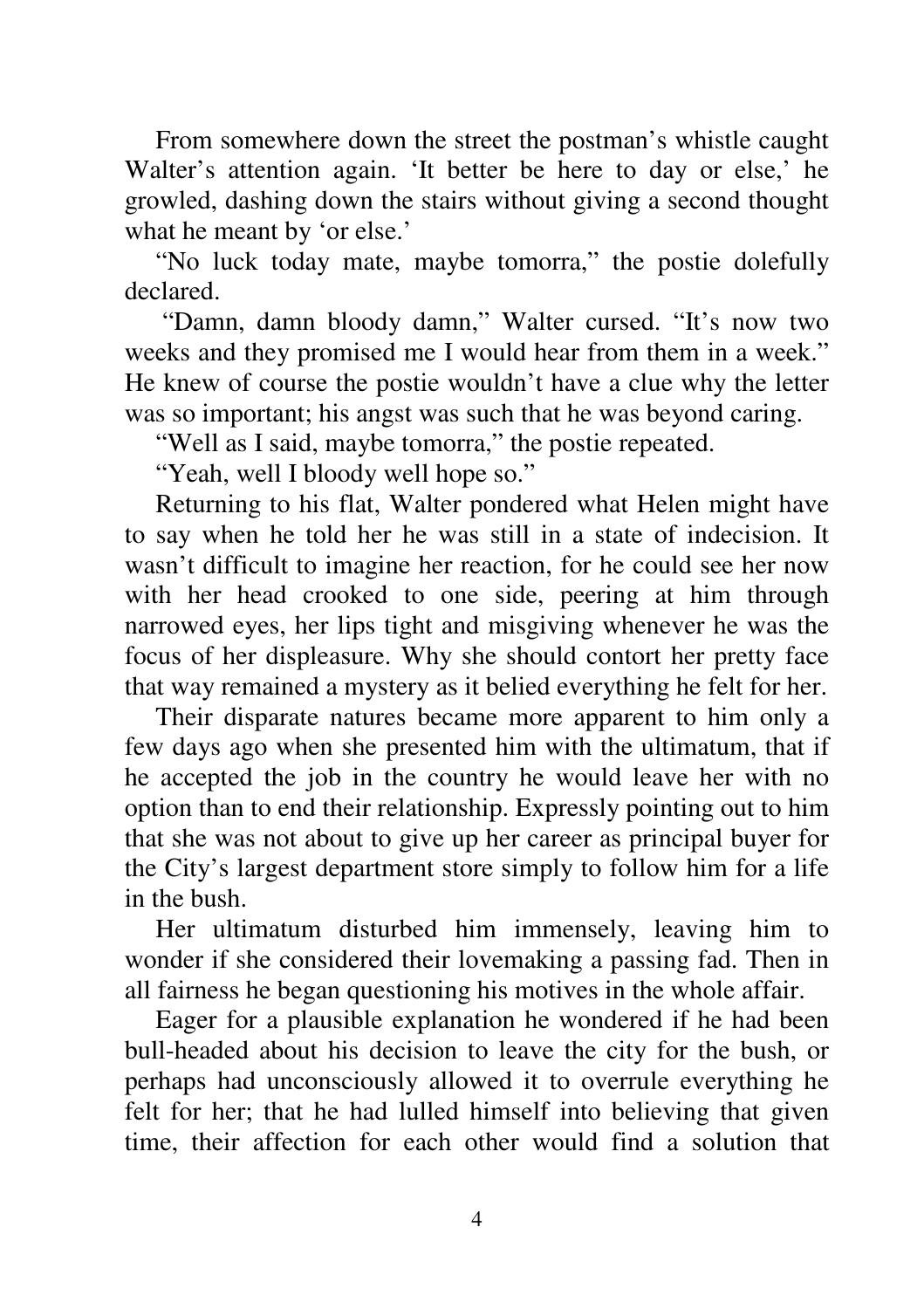suited them both. Then it occurred to him that amidst the challenge there was a letter that would assuredly decide the issue for good.

He didn't need a shrink to remind him Helen is a city girl, a sophisticated young lady enamoured by the city's attractions, the movie houses and of course her position with the department store, or that their differences had reached a stalemate of sorts. Helen's preference to remain in the city and his yearning to return to the country suggested that any chance of a suitable compromise was about as predictable as a rooster laying an egg.

He had often wondered why Helen had singled him out from the well turned out young men she was acquainted with, as it was his opinion that at the drop of a hat she had the power to twist them around her little finger, yet for reasons that escaped him she had chosen him despite the fact he was three years her junior.

He had asked her about it one time and she simply brushed the matter aside, leading him to believe that it was perhaps his agrarian appearance and demeanour that attracted her to him.

Their preferences still unresolved, he reached for the newspaper hoping the diversion might lessen his angst. Flicking through the pages he put it down again, concluding it had little to report other than the same depressive news how the economic depression was threatening to take over the world.

He considered if taking a walk in the fresh air might clear his mind and was about to arise from the chair when he sat back again. Not given to talking about his private life so openly, he recalled telling his fellow university mate, Jack Halliday the problem he was having with Helen's ultimatum. Jack's response was: 'You can take the boy out of the country but can you take the country out of the boy?' For sure he had heard that phrase many times before, but until recently had not realised how pertinent Jack's question was in the light of his present tight spot with Helen.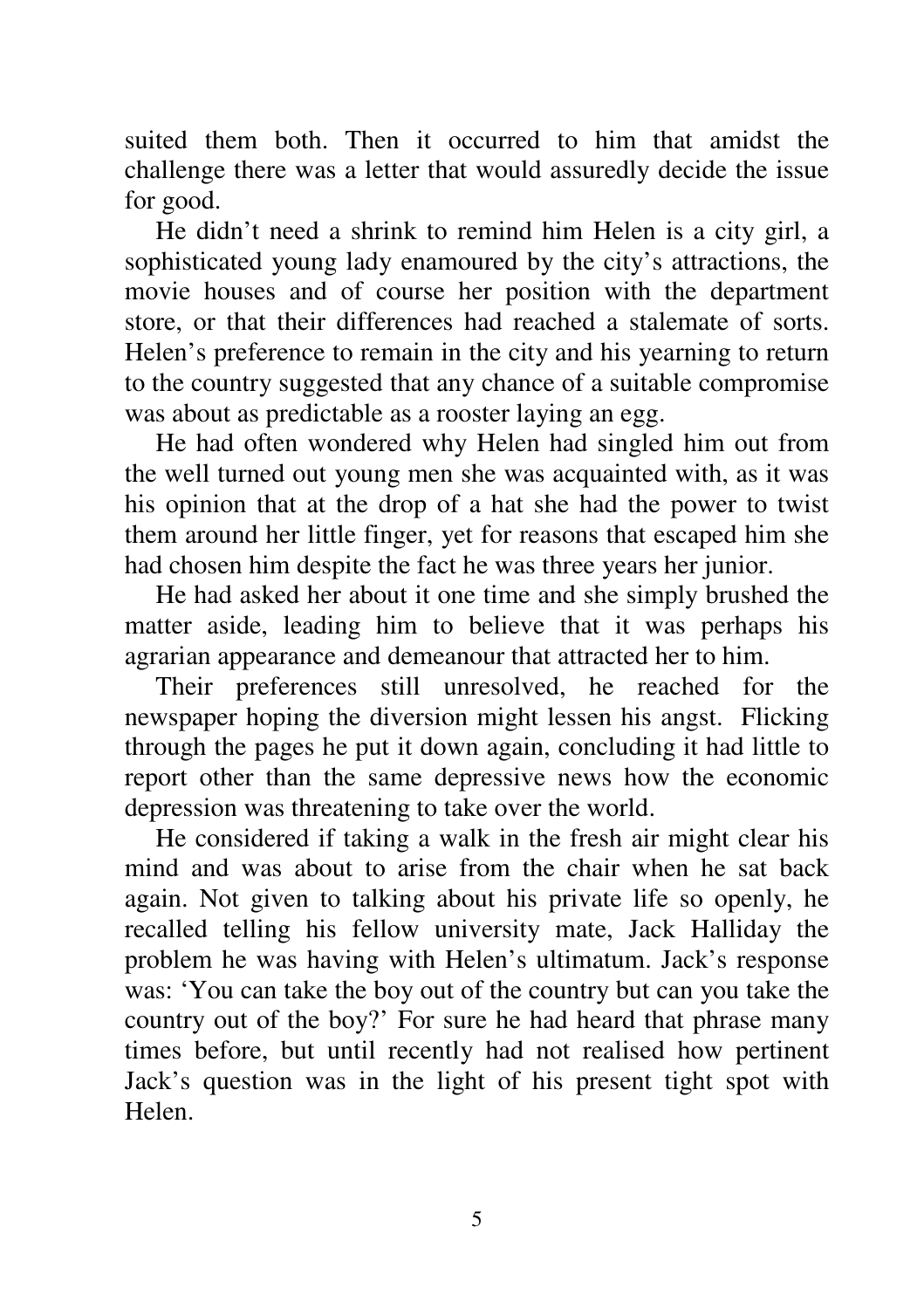Had Jack implied that he should stick to his resolve to return to the country and let Helen go, or was Jack simply waffling off the top of his head? After all, what did Jack know about country life, or the possibility of farmers walking off their properties should they fail to meet the banks demands to bring their accounts in order. Jack's Uni and living expenses were covered by his father, a doctor with a flourishing medical practice in the suburbs.

Admiring his degree hanging proudly on the wall he honoured his parents for having made it all possible. However, there was more to it than honouring their bequest alone, it was the revelation prior to him receiving his inheritance that at this moment compelled him to set aside Helen's ultimatum and sit back in the chair to allow the heart rendering occasion run through his mind.

\*\*\*

It began when he received a letter from Mr Emile Jordan, informing Walter he wished to see him at his earliest convenience. Aware that Jordan was the solicitor appointed to execute his parents' wills, Walter complied with his request, but it was the events following that thrust him into a deep sense of bewilderment.

"You are aware that following your father's demise, your mother became the sole beneficiary of the farm," said Jordan.

"The matter was never discussed after my father died, I simply assumed that was the case," replied Walter.

"I see," Jordan nodded. "Are you aware that following your mother's demise the property is bequeathed to you?"

"I thought that might be the case but the shock of losing Dad was such that Mother never mentioned it, the loss affected her very deeply and…"

"And you also I imagine," Jordan responded.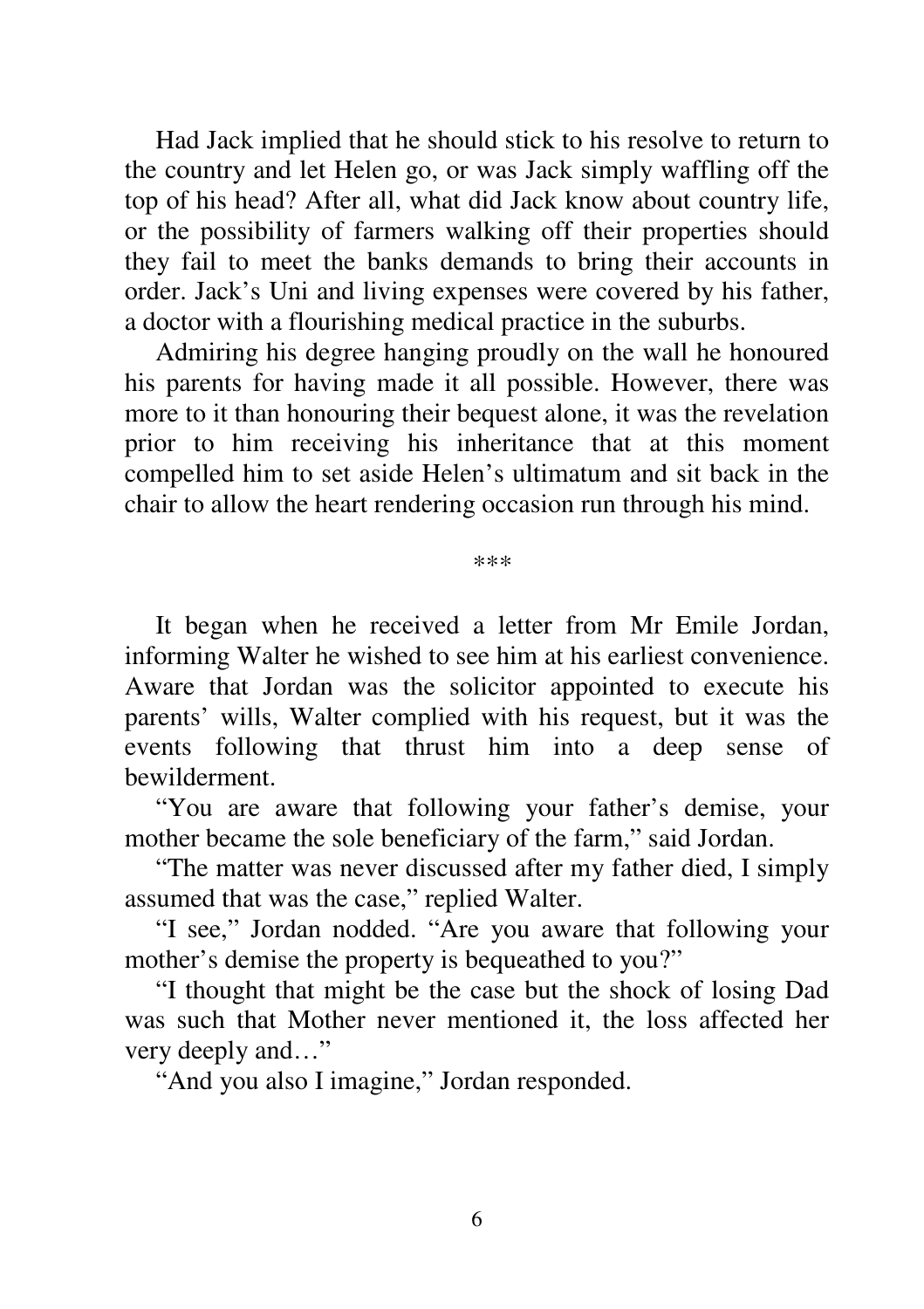"Of course, but I was more concerned about my mother than to think about her will. You know it was only weeks after Father died that she followed him to the grave."

"Yes, a most distressing string of events. However, as I am left with the duty of administering your mother's will, I regret to inform you that before I can arrange for the property to pass to you, a problem has arisen, which in the will's present state makes it difficult to execute."

"A problem, what sort of a problem?" Walter asked.

"One that may cause you a great deal of consternation," Jordan replied, leaning back in his chair to pull an abject face.

"I don't understand what you're getting at Mr Jordan," Walter replied frowning heavily but meaning no disrespect.

"It is not a matter that can't be overcome I assure you," Jordan readily replied, "but having said that I must inform you that it has impaired the normal processes of executing the will to a speedy conclusion."

"To tell you the truth Mr Jordan, I'm still none the wiser; exactly what is the problem?" Walter asked, swallowing the lump in his throat.

Jordan sat upright in his chair. "Your mother's last testament expressly states that everything was to be left to her son, Walter James Bransby. That is you is it not?"

"Of course," Walter decisively replied. "Who else could it be?"

"The problem is Mr Bransby, that when my clerk received the certified copy of your birth certificate from the Registrar, he was perplexed when he discovered your surname listed as Hopkins."

"What?" Walter exclaimed. "How could that be?"

"I was hoping you may be able to tell me."

"I haven't a clue, it must be a mistake."

"My clerk informed me he checked it out several times just to make sure, and here it is," Jordan replied, passing the certificate for Walter to read.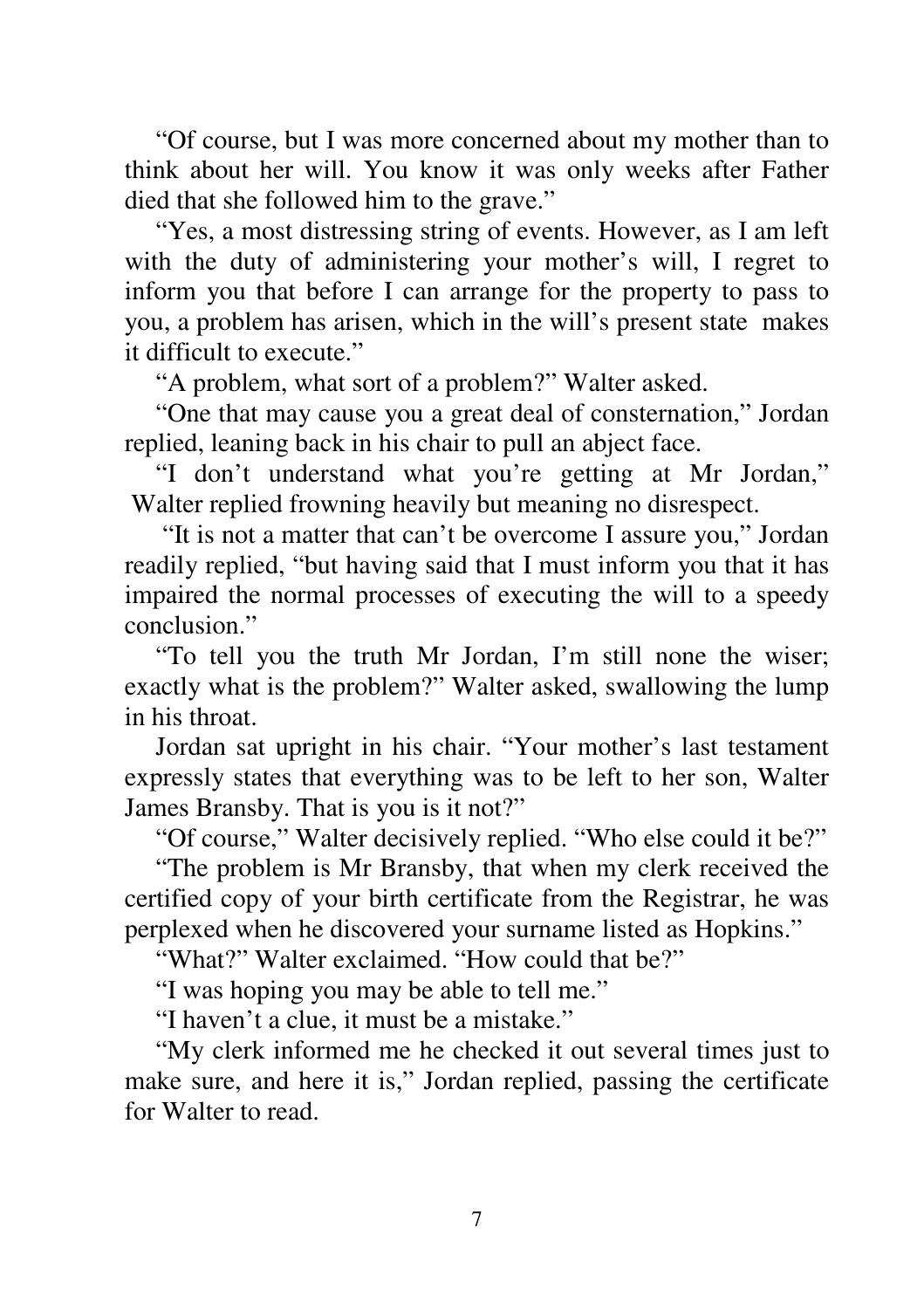Scrutinising the document Walter felt stumped for a plausible explanation. "It has to be a mistake," he avowed most firmly. "My given names Walter James and date of birth are correct but I'm afraid I have no idea why Bransby, my proper name is listed as Hopkins."

\*\*\*

Recalling that day, Walter remembered how demoralised he felt after reading the certificate, yet it was only the beginning to the weeks of disappointment and grief that followed, all of it so soon after the death of his parents.

At the sink he filled the kettle, set a match to the gas, and then stood staring at the flames, wondering what had prompted him to recall that eventful day in Jordan's office, and why at this moment he should feel the same vanquished emotion take hold.

Then he twigged why, it was not about his birth certificate, that irregularity eventually worked out just as Jordan explained, it was the standoff that he and Helen had emphatically arrived at.

Even the noise of the kettle bubbling and hissing could not influence him away from his thoughts; instead he remained staring at the flames, engulfed in a moment where nothing seemed to make any sense. Finally he reached for the lever to extinguish the gas; it went out with a thunderous poof, effectively dislodging his thoughts about Helen.

Seated at the table sipping his tea an uncanny sense of loyalty entered his mind, thinking how much his parents looked forward to him applying his newly-learned skills building roads and other infrastructure so necessary if towns in the bush were to survive the emergent need for primary produce. Could he dismiss the sacrifices they had made on his behalf for work in the city? He thought not.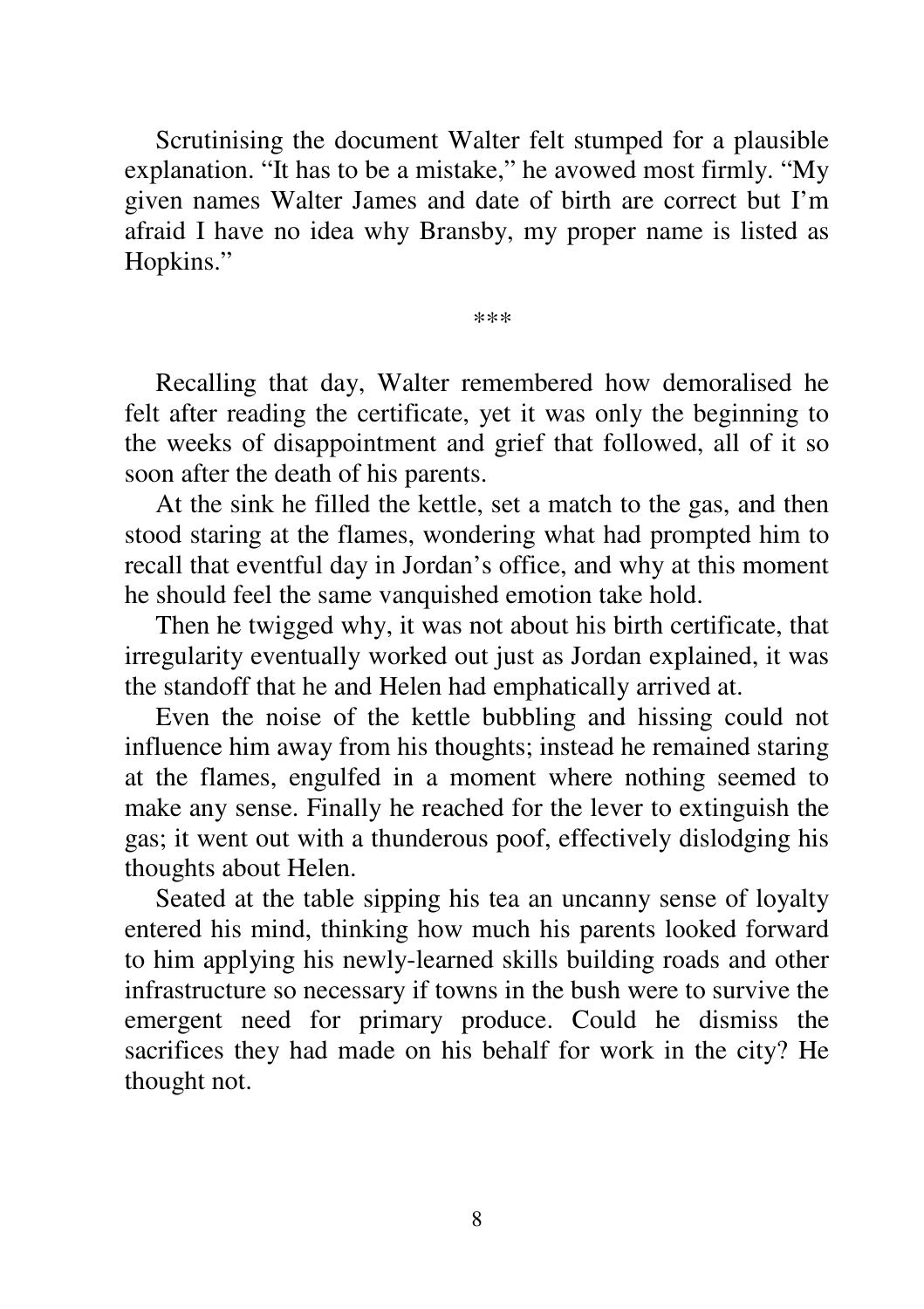Mulling the subject through his mind he decided it would take an extreme set of unforseen circumstance to alter his chosen direction.

Six years had passed since Jordan advised him about the ambiguous circumstances surrounding his birth certificate, and although the news affected him in ways he could never have imagined, it nonetheless reinforced his belief that the proceeds from the sale of the farm should be used as a memorial to the two people who made it all possible.

Raised on a farm where the crackling sounds of a radio never invaded the peace, he realised he was pinned in a corner of uncertainty, not only in respect to where he stood with Helen but with all the doom and gloom talk of a world depression.

Left with only his credentials to see him through the maze of uncertainties he felt the loss of his parent's wisdom and direction more than any other time in his life.

He believed he was mature enough to listen to his own counsel, but the fact he knew little about the commercial world remained a disquieting thought. Dipping into what was left of his inheritance only compounded the dilemmas now facing him, and he laboured to understand what other options were open to him should he fail to secure the job he applied for.

So many factors now governed his future, all of which weighed heavily on his mind; the most ambiguous where his relationship with Helen stood in the midst of them all.

Would she ever understand that his decision to study civil engineering arose not only from his keen sense of passion about the subject, but also his desire to be part of the growing number of dedicated men and women seeking a peaceful life in the bush? He doubted she would as her interpretation of 'living in the bush' was tantamount to reverting back to the dark ages.

The thought of another confrontation with Helen was too worrisome, and intending to put the matter aside for another time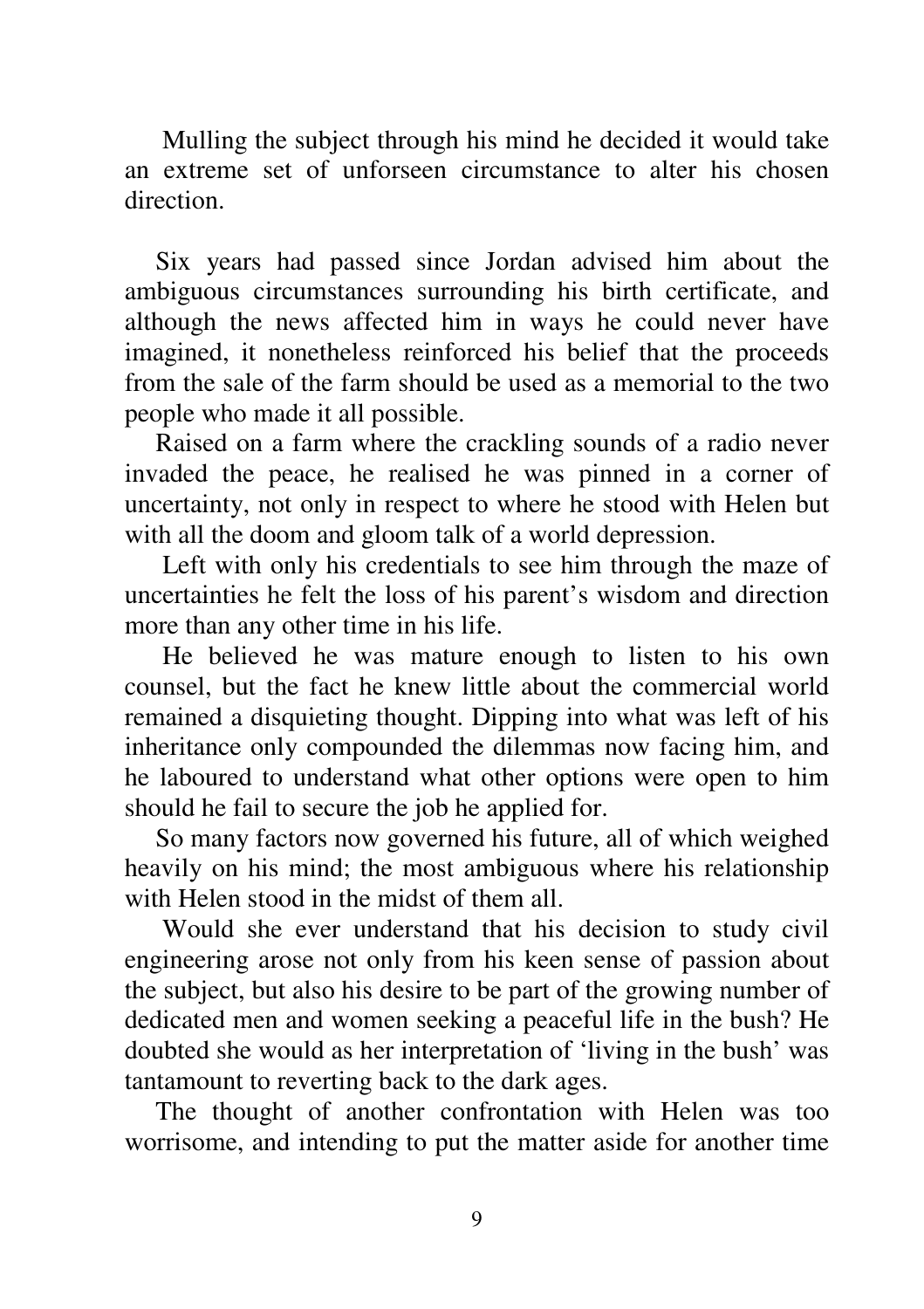he returned to peering at the street below. He didn't know why, it was just something to do for he had grown tired of analysing the pros and cons.

He was about to move away when he noticed his elderly neighbour Arthur Jacobs leisurely gazing up and down the street; his willowy grey hair flapping in the breeze from under a battered old hat that had seen better days. But it was the way Arthur stood supporting his trousers with his hands in his pockets less they fall to his knees that amused him. 'Poor old chap.' Walter murmured, 'what hope does he have should things get worse than they are, already his oversized bagged old pants are a sure testament he is fading away.'

The old fellow kept mostly to himself, only breaking the habit when necessity required him to call on his neighbours to borrow a cup of sugar now and then, or on odd occasions to narrate a tragic story that had occurred years ago in his life. Though Walter had heard the story many times, he always obliged the old man with a modicum of patience as he felt it a pity why any man should be reduced to such loneliness with only a budgerigar for company.

The budgie had Walter intrigued as it seemed that each time Arthur mounted the steps to his flat, the bird fell into a state of excitement, chirping incessantly much like a chick in the nest carries on when its parent returns with a feed. Was it Arthur's body odour that only the bird could sense so far away? Perhaps Walter conceded, as he felt sure soap and water didn't see eye to eye with Arthur very often. Nevertheless, how the bird knew when Arthur was approaching remained a phenomenon Walter had never encountered before.

Then there was Arthur's emaciated oval-like face, appearing chinked and grazed and not too dissimilar to the plate his mother had forgotten to retrieve from the oven after a day's baking.

Privy to the event that split Arthur's marriage apart, Walter grew to appreciate how fragile happiness and heartbreak hangs by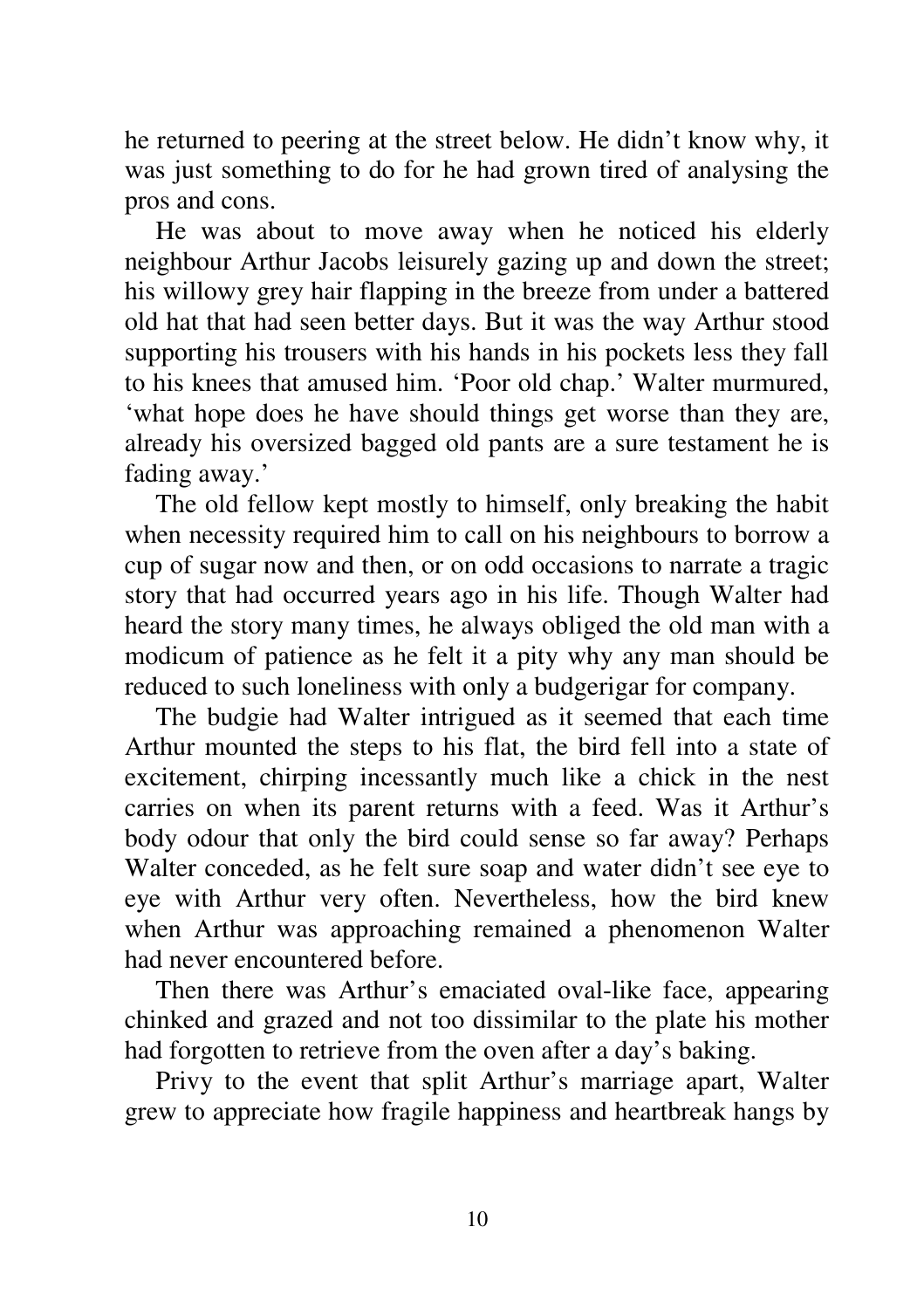a thin thread; the point reinforced on his mind having endured the legal confusion to establish his rightful claim to his mother's will.

His mother, dear Henrietta Bransby, oh how could he deny the right to call her by that sacred name, the kindly compassionate mother he only knew, the one who so lovingly fostered him throughout his growing years.

Heart-rending as it was to learn the vague truth initiated by a lifeless documented birth certificate, he found it difficult to understand why the Bransby's had never told him the facts leading to his quasi adoption; their reason he could only deduce was perhaps the details were too humiliating for them to reveal. Yet despite their motive, he believed there must have been a compelling reason why his birth mother released her child to the care of an aging couple depleted of any hopes of ever raising a child of their own.

Would he ever arrive at the truth, and if he did would it make any difference in the annals of time? He believed not; the only indulgence he had left was one day having a family of his own, a loving wife and children he would cherish all his life.

A knock sounded on the door and suspecting it was Helen he opened it to find her glaring at him in a way she appeared ill pleased.

"Hi Helen, great to see you."

"Don't bother hi Helen-ing me," she snapped, pushing him aside.

Closing the door he turned hoping the smile on his face would dismantle the uneasiness that had suddenly filled the room. "I was looking out the window when you knocked; I'm at a loss why I didn't see you enter the building," he explained, attempting to relieve the tension between them.

"I decided to take the back entrance."

"Why did you do that?"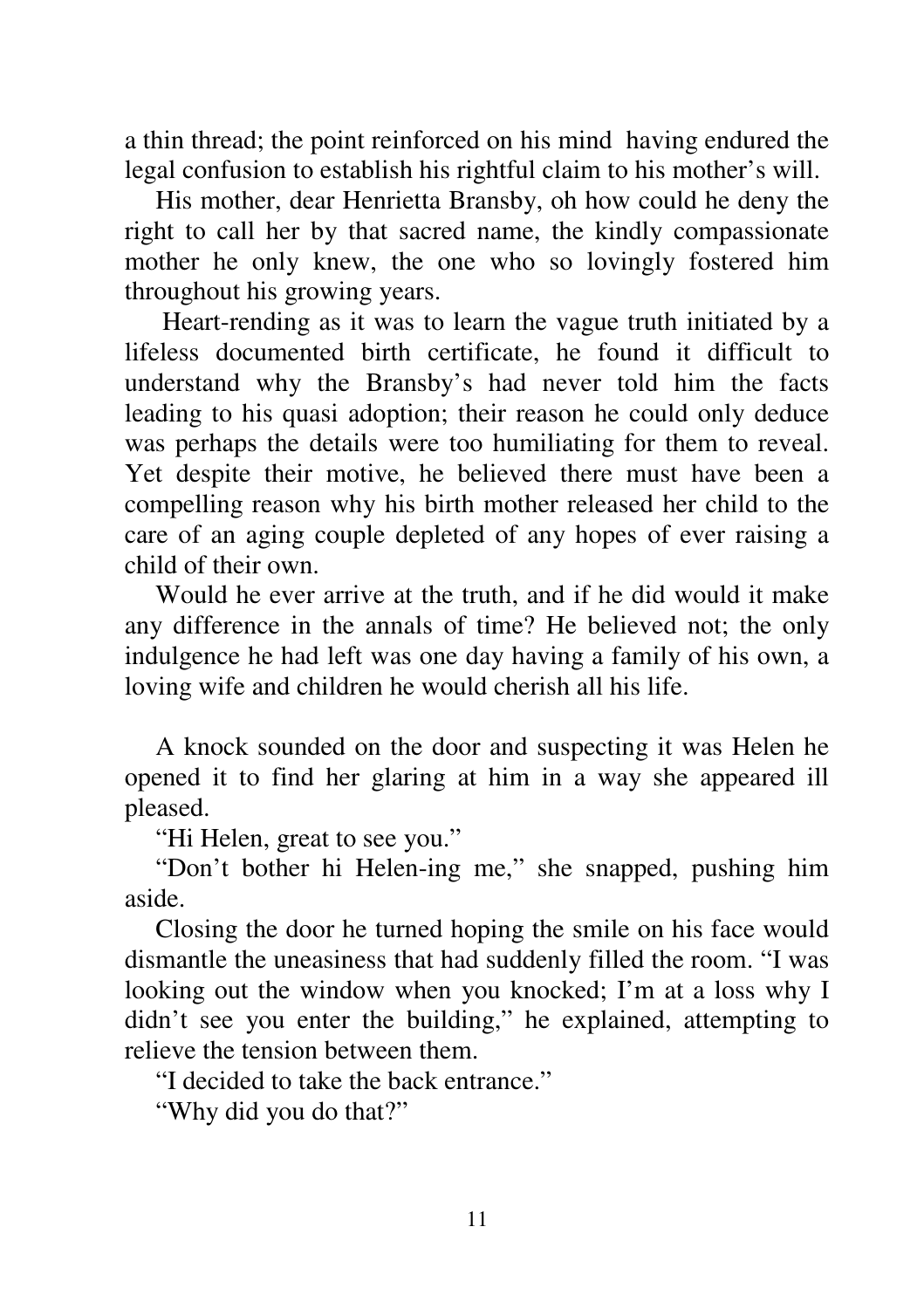"Because I didn't want any of your nosey neighbours see me arrive. You know how their minds work, always looking for an excuse to invent trashy gossip."

"That's hardly fair Helen, most of them are decent people," Walter firmly replied, though he felt more concerned about Helen's grim face than defending his neighbour's credentials. "What's going on, has something happened, you look flustered?"

"I'm pregnant that's why," she replied, drawing a deep breath.

"What! Are you sure?" Walter gasped.

"Of course I'm sure. Why do you think I bothered to make this special effort to see you?"

"How do you know you are?"

"Don't be so bloody silly Walter, of course I know."

"You've been to the doctor then?"

"Of course!"

Flabbergasted at the news Walter cupped his face in his hands.

"Don't stand there looking like you've just lost your wits, I want to know what you think we should do?"

"I don't know; it's come as a shock," he replied, raising his head to find her appearing angrier than ever.

"Is that all you can come up with?"

"At this moment I am at a complete loss not knowing whether to celebrate or…or."

"What about me, how do you think I feel?" Helen exploded.

"Go easy Helen, I'm trying to think."

"Then you had better come up with something quick otherwise…"

"Otherwise what?" Walter demanded. "What sort of question is that? This is a decision that calls for us to be level headed. Right now I haven't a clue what to do so why don't you tell me what's in your mind."

"That depends."

"Depends on what? It appears to me we have no other alternative than get married," he assertively replied.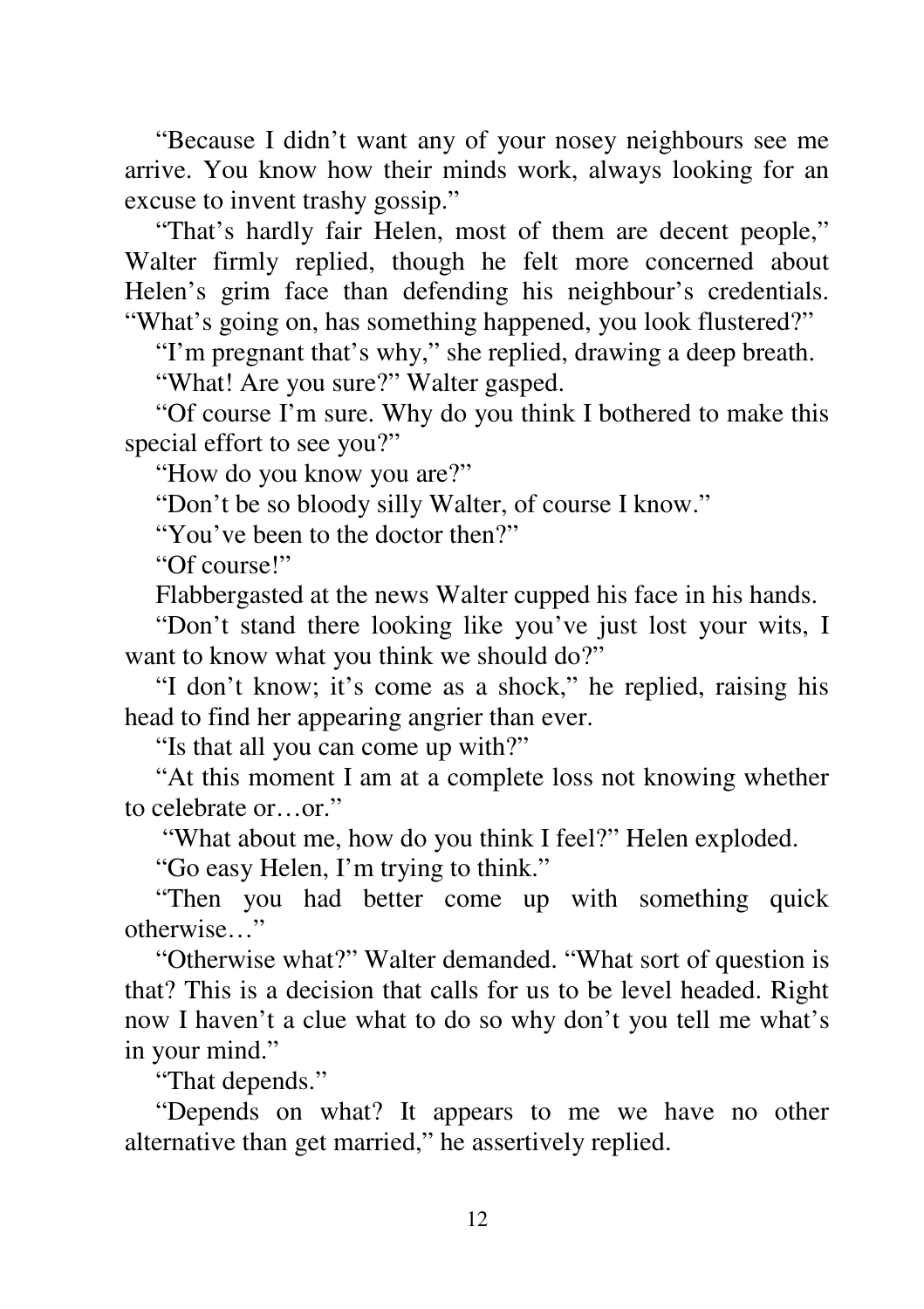"Not if you're still hell-bent on accepting that job in the bush."

"You're only exacerbating the problem talking like that Helen."

Disregarding his remark Helen stood her ground.

"We have to make a decision, and like I say there is no other option than get married."

"Married!" Helen exclaimed. "I've told you before Walter that I have no intentions of following you up North or wherever your stupid job takes you. My home is here, and that's that. If you are thinking of marriage then you may as well give up any plans of leaving the city."

Shocked that her ultimatum remained forefront in her mind, Walter had expected that in the light of her pregnancy she would have given in.

"Have you received any word about your application to go bush?" Helen impatiently asked, thinking she may have won the point.

"Not yet, I'm hoping any day now."

"You're hoping? That sounds like your mind's made up even after I've told you I'm pregnant."

"Give me a break Helen; you know how much I've looked forward to getting out of the city. Anyway why are you putting the onus on me? The news of your pregnancy behoves us to be sensible rather than bickering about who stays where. We must for the baby's sake…we must."

Helen rolled her eyes, opting to remain silent.

"Do your parents know?"

"Don't be silly, of course not, my father would hit the roof and likely come after you with a shot gun."

"Well there's no point standing here arguing, I'll make a cup of tea and we can talk about it."

"I'm in no mood so don't bother. I have stated my case how I feel about living in the country. I need to know what you are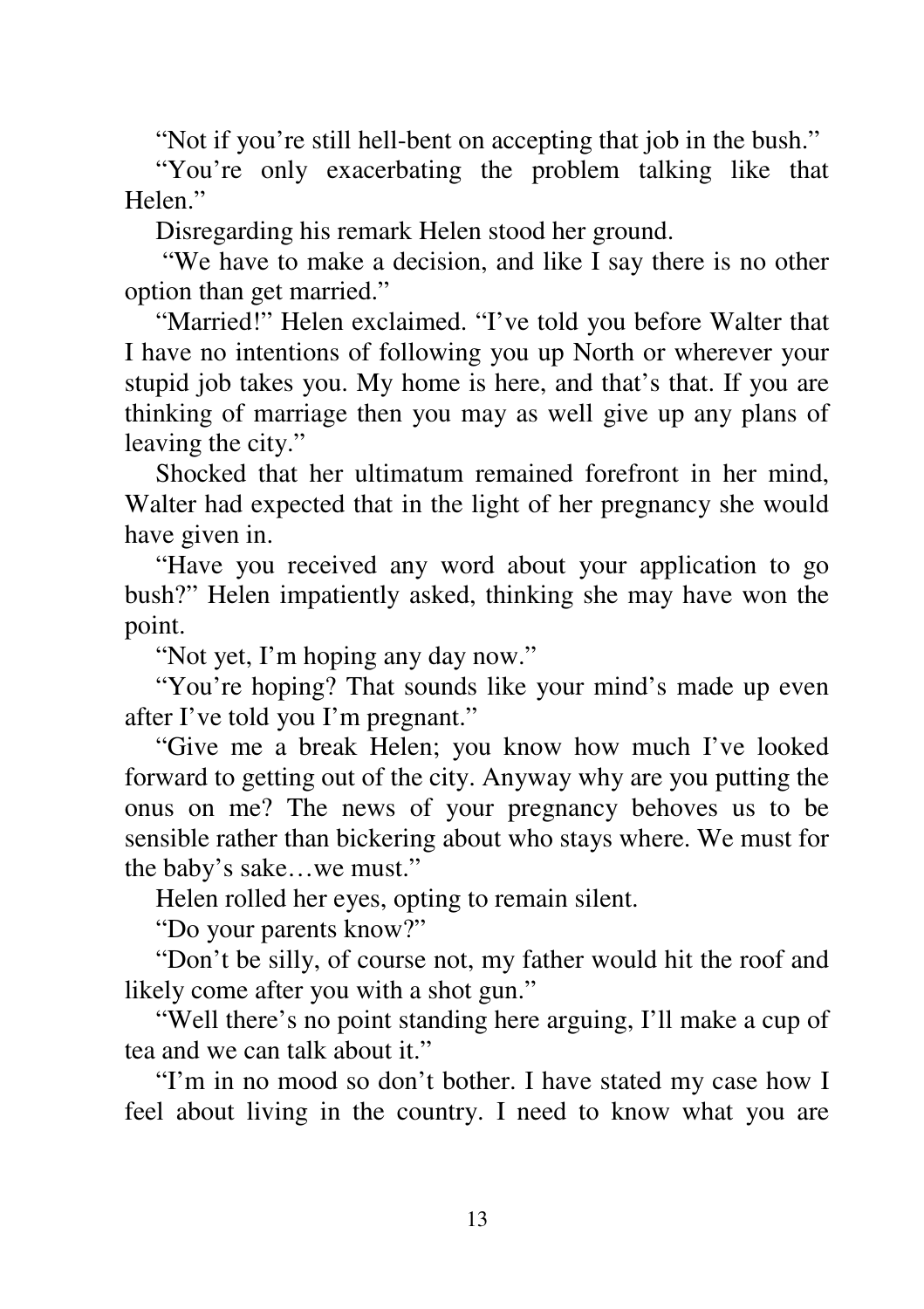going to do if you get the job, and I want an answer right here and now"

"Oh for Christ's sake Helen, please be reasonable. You've arrived here with news that under normal circumstances would thrill me to my bones. We've talked about the circumstances surrounding my birth and you said you understood, so surely we can find a way around this problem."

"If you think for one minute I'm going to sit around here while you're up north wondering what the hell you're up to, then you've got another think coming."

"You've no reason to talk like that, you know me better, well at least I thought you did."

"That's a joke," Helen sneered. "You're asking me to believe you after this," she replied, pointing to her belly. "You're no different than all the other scums I've known."

"So now you're telling me it's entirely my fault; that I forced you into having sex with me…that's a joke Helen and you know it."

"Well it's me that's stuck with the problem, leaving you as free as the breeze to inseminate any other sheila that takes your fancy."

Again her attitude shocked him, this time leaving him floundering to understand why the news of her pregnancy had thrown her into a rage. It was as if she was blaming the unborn infant for coming between them, and if that were true then he wondered if their relationship had the substance required for a marriage to last.

"I can't understand you Helen," he said, appealing to her better judgement. "Surely a matter as serious as having a baby would make you realise you must set aside your single way of thinking and prepare yourself for motherhood. If I get this job it will be well paid, at least I will be employed. Besides, living in the country is an excellent way to bring up a child."

"As I said, I'm left holding the baby, so now Walter I want a decision from you right here and now otherwise…"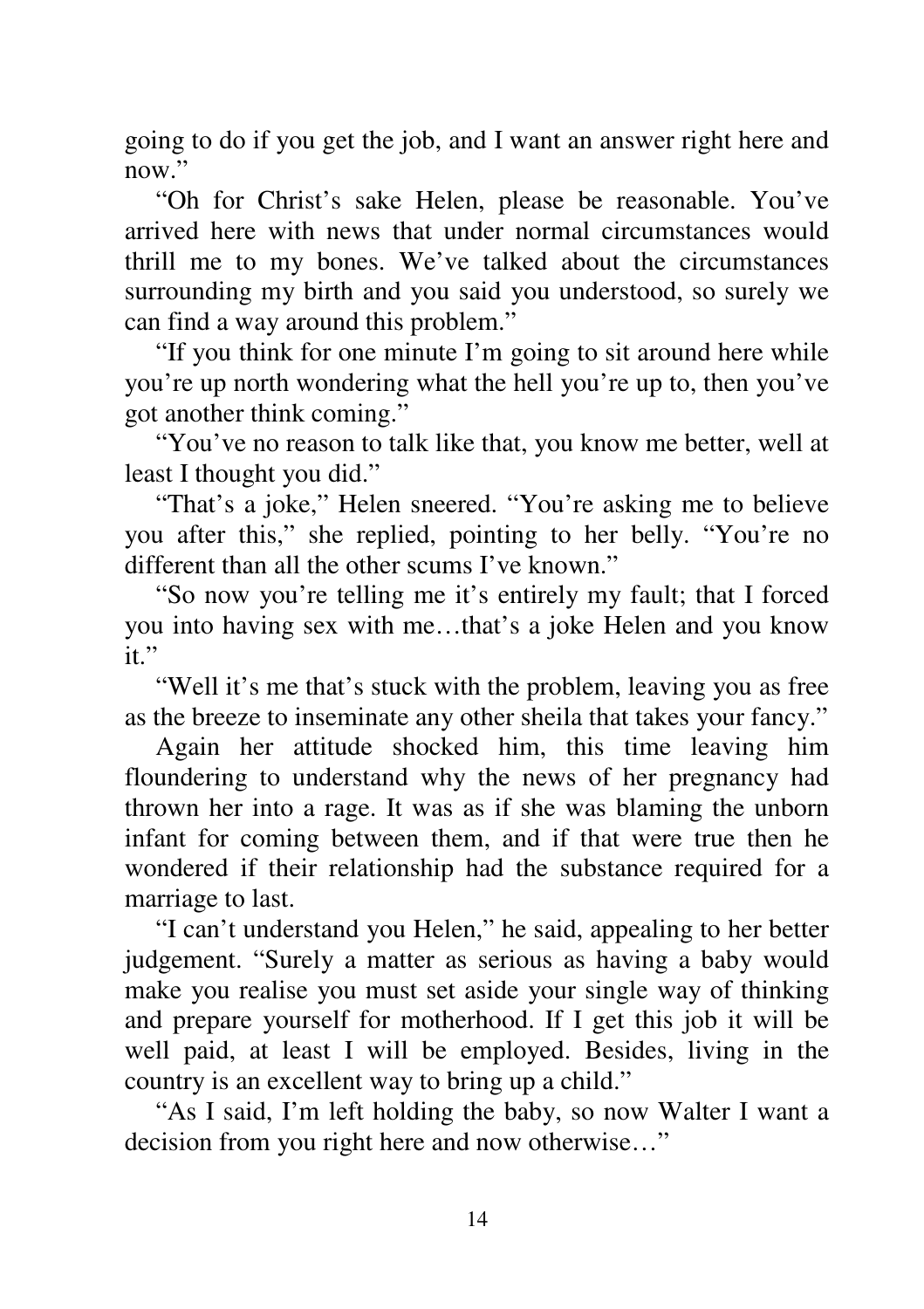"Otherwise what?"

"I will have an abortion"

"An abortion!" Walter exploded. "What the hell are you talking about?"

"Exactly that!"

"I can't believe you said that, in fact you're making me wonder if I ever knew you at all," he blurted. "An abortion to destroy our child simply because you won't live in the country; please Helen I beg you to reconsider."

"Well that's up to you then, isn't it," she responded, moving toward the door.

"Where are you going?"

"I'm going home," she said, turning sharply to look him in the face. "I'll give you until the end of the week to let me know if you've changed your mind to remain in the city. This is an ultimatum I am not about to give into Walter, and it now rests on your decision whether this baby sees the light of day."

She was about to step through the doorway when she turned again. "Meet me after work on Monday to let me know what you have decided." At that she tossed her head, slamming the door behind her.

Walter kept the appointment and was waiting for Helen to appear when he noticed the weather had turned nasty, and he wondered if that was the reason why several young female employees gave him a disdainful look when leaving the store, or that Helen had told them about her pregnancy. He suspected the latter.

Mystified why Helen had not appeared as the doorman was about to slide the door closed, Walter approached him. "I'm waiting for Helen, so why are you closing the door?"

"That's it for the night mate, there's nobody else to come," said the doorman.

"Are you sure?" Walter asked, peering in disbelief.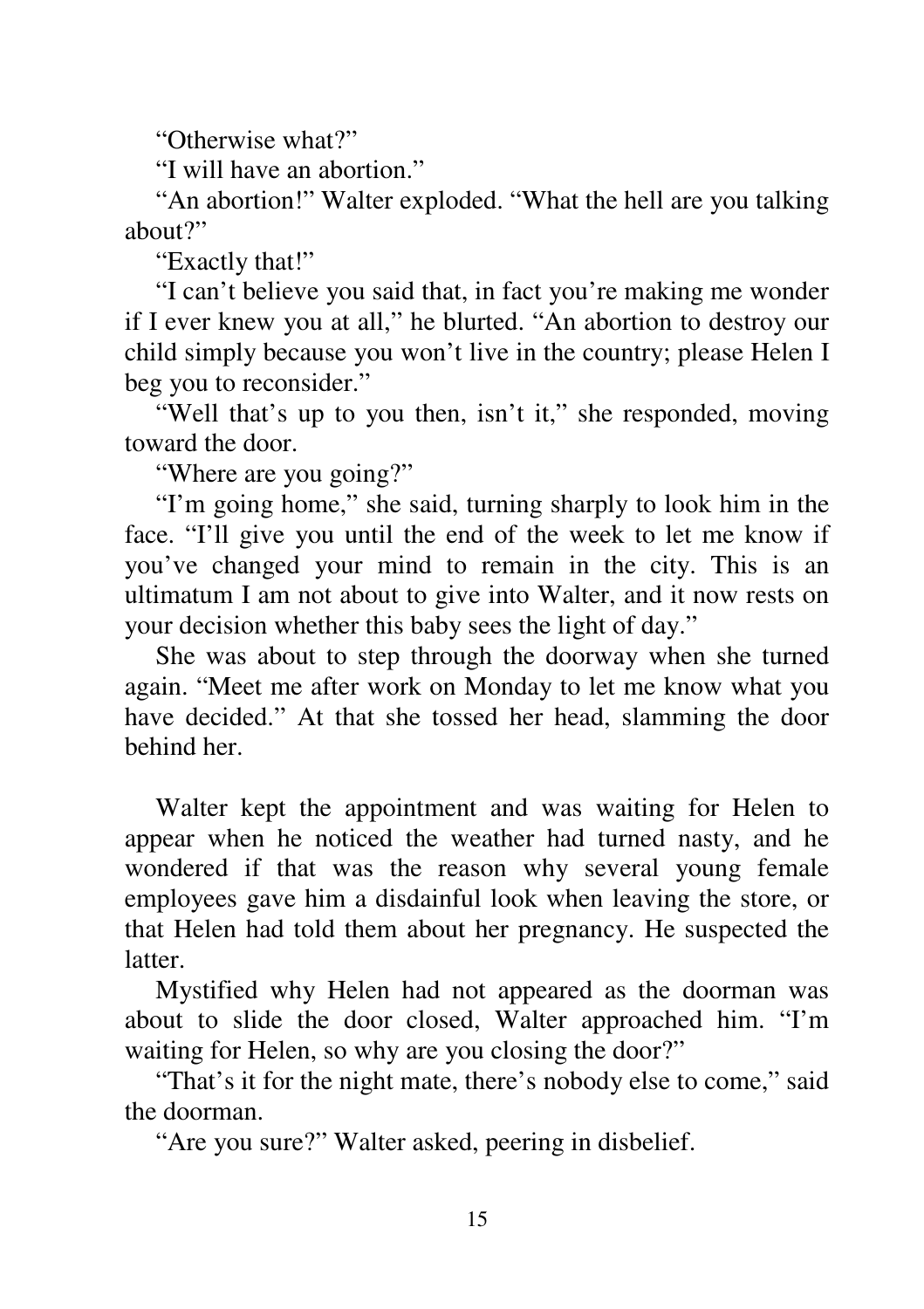"Yep, that's it as I say, so if you don't mind I'll close the door and get home before the weather gets any worse."

The following morning Walter boarded a tram in the hope of catching Helen before leaving home for work. Arriving at the gate to her house he noticed her father rushing down the footpath toward him.

"You bastard," the ageing man shouted furiously. "Get off my property you swine and never darken my door again," he added, flaying his arms about in the manner preparing for a fight.

Unprepared for a confrontation, Walter stood his ground. "Take it easy sir, I just…"

In a flash Helen's father had lashed out with a punch that sent Walter reeling against the gate. "Now piss off you blackguard."

"What the hell do you think you're doing?" Walter yelled, rubbing the side of his face. He knew it was a brainless thing to say but in the heat of the moment could not think of anything else.

"You dirty swine," Swanson repeated. "Helen is in hospital fighting for her life because of you, you bloody mongrel. Now get going before I give you the hiding of your life."

Stunned, Walter's first reaction was to retaliate; instead he took cover behind the gate, oblivious of the man watering his garden next door.

"Turn the bloody thing on the bastard," Swanson shouted to his neighbour.

Astounded by the commotion the neighbour dropped the hose.

"Don't stand there like a bloody idiot, turn the fucking hose on the bastard or I'll jump over the fence and do it for you," Swanson bellowed.

Walter did not give him the chance; commonsense drove him to leave the scene knowing it was hopeless trying to reason with Swanson in his present state of mind.

Returning to his flat he peered in the mirror cursing the angry lump that had developed under his left eye. Splashing water on his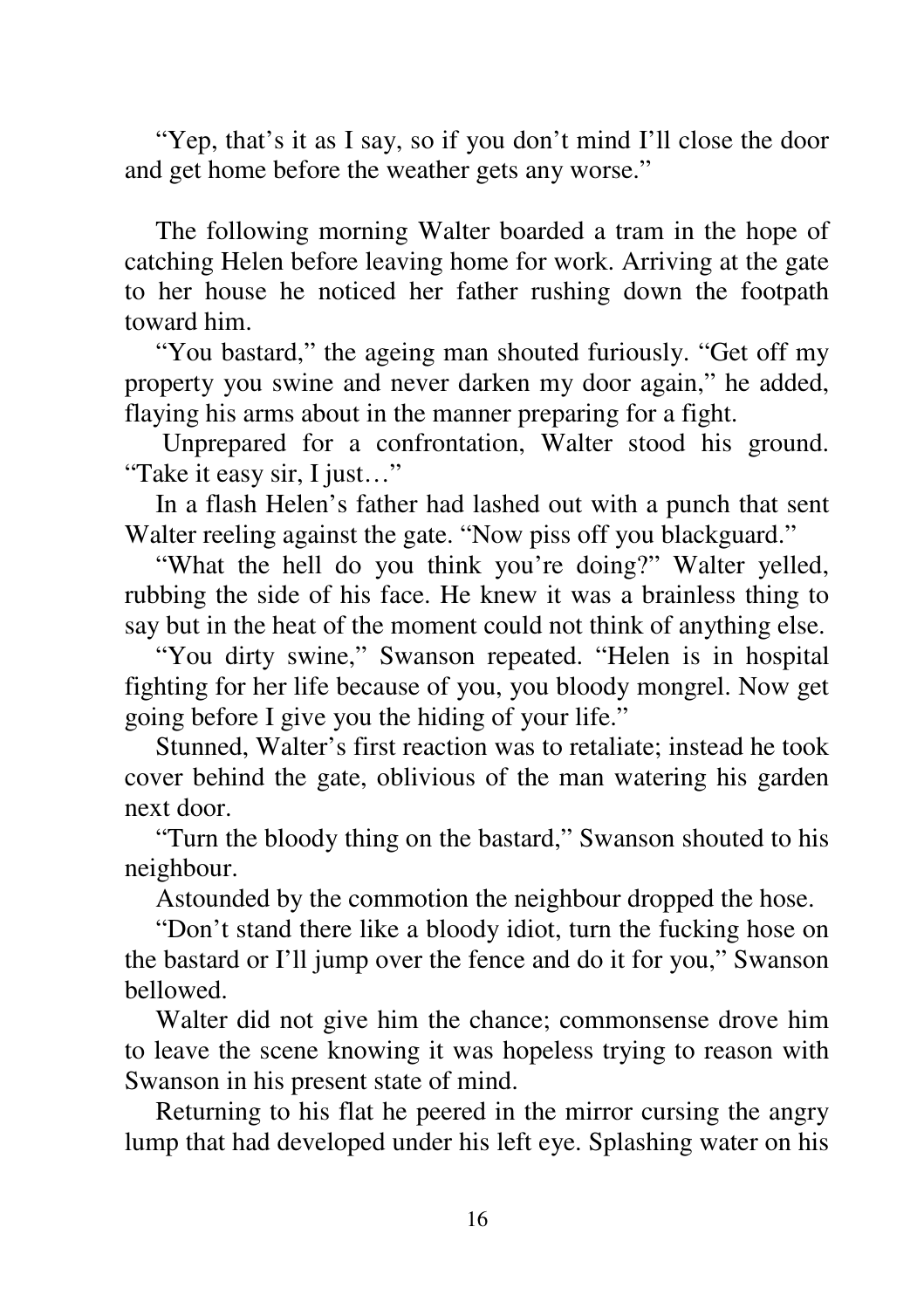face he realised that despite his appearance he must get to the hospital to find out what happened to Helen. Donning a clean set of clothes he raced down the stairs in an urgent effort to be at her side.

"See, I told you it would arrive one day," said the postie on meeting Walter in the lobby.

"It's a moot point now," Walter replied shoving the letter in his pocket.

"I thought you were looking forward to it," the postie responded, appearing somewhat let down.

"It doesn't matter now," Walter replied, taking his leave. "I have to get to the hospital in a hurry."

Arriving at the enquiry desk, he asked to see Helen.

"Are you a relative?" the receptionist asked in a monotone.

"She is pregnant with my baby," Walter replied.

"I didn't ask if she was pregnant."

"I'm not her husband if that's what you're asking," Walter curtly replied.

"Then you are not a relative, so I am afraid, sir I cannot…"

"I am the father of her expectant child, surely that makes me a relative," Walter sternly replied.

"We have no proof of that," the receptionist indignantly replied.

"Look madam, I am not here to argue about moral issues, I have been informed Helen is in a serious condition and I insist on seeing her."

"What's the trouble here?"

Walter swung around to find an elderly doctor peering over his spectacles.

"Doctor," the receptionist replied. "This man is here to see a patient but as he is not a relative I informed him that in accordance with the rules he cannot see her."